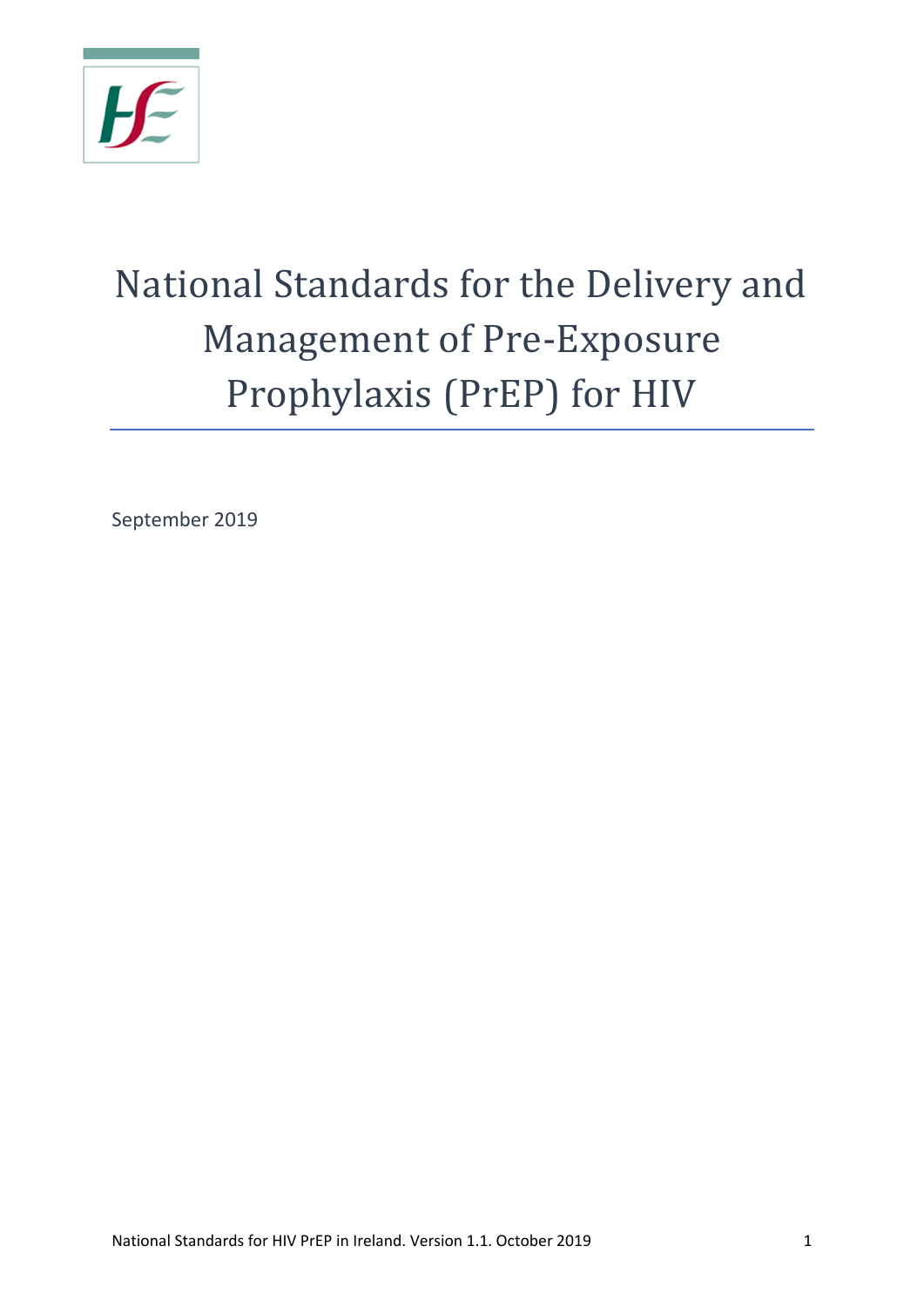# **Background and Context**

The purpose of this document is to provide a set of national standards for the provision of HIV PrEP as part of combination HIV prevention in Ireland.

These standards have been developed by Dr. Liam Townsend, a Specialist Registrar in Infectious Diseases and the HIV PrEP working group. This multisectoral working group, with community representation, convened by the HSE Sexual Health and Crisis Pregnancy Programme (SHCPP), is tasked with developing clinical guidance documents and recommendations in relation to the use of HIV PrEP in Ireland. These standards have been reviewed by the Sexual Health Strategy Implementation and Clinical Advisory Groups and have been used to inform a review of the readiness of public STI clinics to implement PrEP in line with these standards. Following the review, the standards were finalised.

In 2019, PrEP will become available through the HSE and it is intended that these standards will be used by all services and health care professionals providing PrEP.

These standards represent current best practice and outline the responsibilities of services, service managers, service providers and healthcare professionals, as well as establishing the expectations of service users. The standards are in line with the goals of the National Sexual Health Strategy, regarding sexual health services, specifically "Equitable, accessible and high quality sexual health services, which are targeted and tailored to need". $1$ 

These standards address all eight themes identified within the National Standards for Better Healthcare<sup>2</sup> specifically: person-centred care and support; effective care and support; safe care and support; better health and wellbeing; leadership, governance and management; workforce; use of resources and use of information.

In line with the objectives of National Standards for Better Healthcare, these PrEP standards were developed to:

 $\triangleright$  Help ensure that service providers are accountable to the public, service users and those who fund them.

**.** 

<sup>1</sup> National Sexual Health Strategy 2015-2020. [https://health.gov.ie/healthy-ireland/national-sexual-health](https://health.gov.ie/healthy-ireland/national-sexual-health-strategy-2015-2020/)[strategy-2015-2020/](https://health.gov.ie/healthy-ireland/national-sexual-health-strategy-2015-2020/)

 $2$  A Guide to the National Standards for Safer Better Healthcare. HIQA 2012. <https://www.hiqa.ie/sites/default/files/2017-01/Safer-Better-Healthcare-Guide.pdf>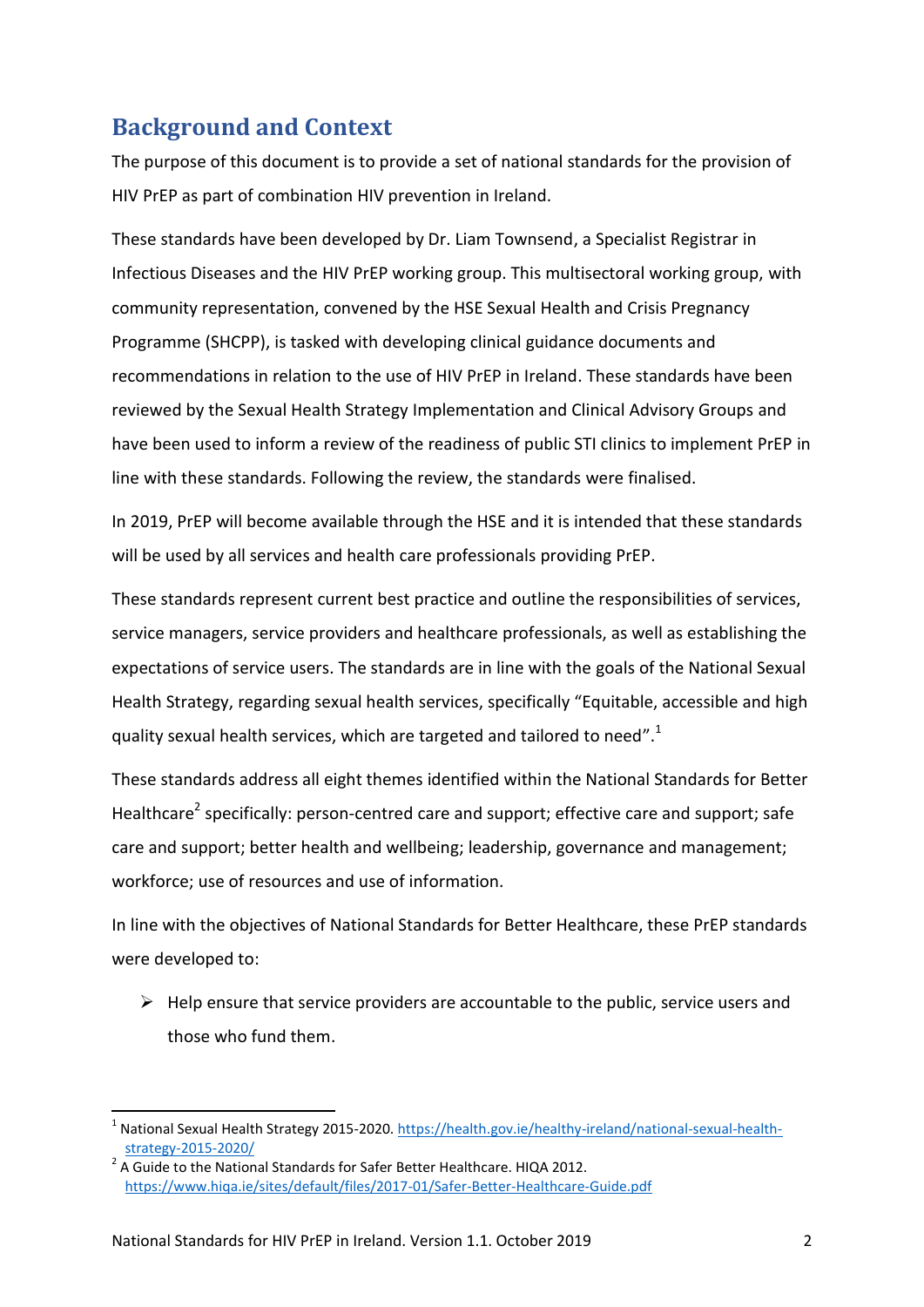- $\triangleright$  Help the people in charge of services identify what they are doing well, and where they need to improve.
- $\triangleright$  Help ensure that the quality and safety of services is the same no matter where people live in Ireland or what health service they use – no matter where the service is, it should be safe.
- $\triangleright$  Describe what should be in place for day-to-day services to be safe and effective, including both core and desirable standards.

In developing these standards a **core** set of standards has been identified as a requirement for services providing PrEP to those who meet eligibility criteria for PrEP as part of a combination HIV prevention approach. Achieving these core standards should be considered as key performance indicators and adherence to these standards can be audited by services.

In addition this document also sets out **desirable** standards that PrEP centres should strive to achieve and can be used as part of a quality improvement initiative.

Six standards have been developed as outlined below. Within the document the **core** or **desirable** status of the standard is clearly indicated:

- 1. Access
- 2. Service Configuration and Structure
	- 2.1. Availability of appropriate combination HIV prevention and STI management tools
	- 2.2. Links to other services
	- 2.3. Surveillance, monitoring and evaluation
- 3. Clinical Assessment and Management
- 4. Management of Results
- 5. Information Governance
- 6. Patient and Public Engagement

This document should be read in conjunction with the following documents: "Clinical management guidance for individuals taking HIV PrEP within the context of a combination HIV (and STI) prevention approach in Ireland" and the "HIV PrEP Monitoring & Evaluation Framework".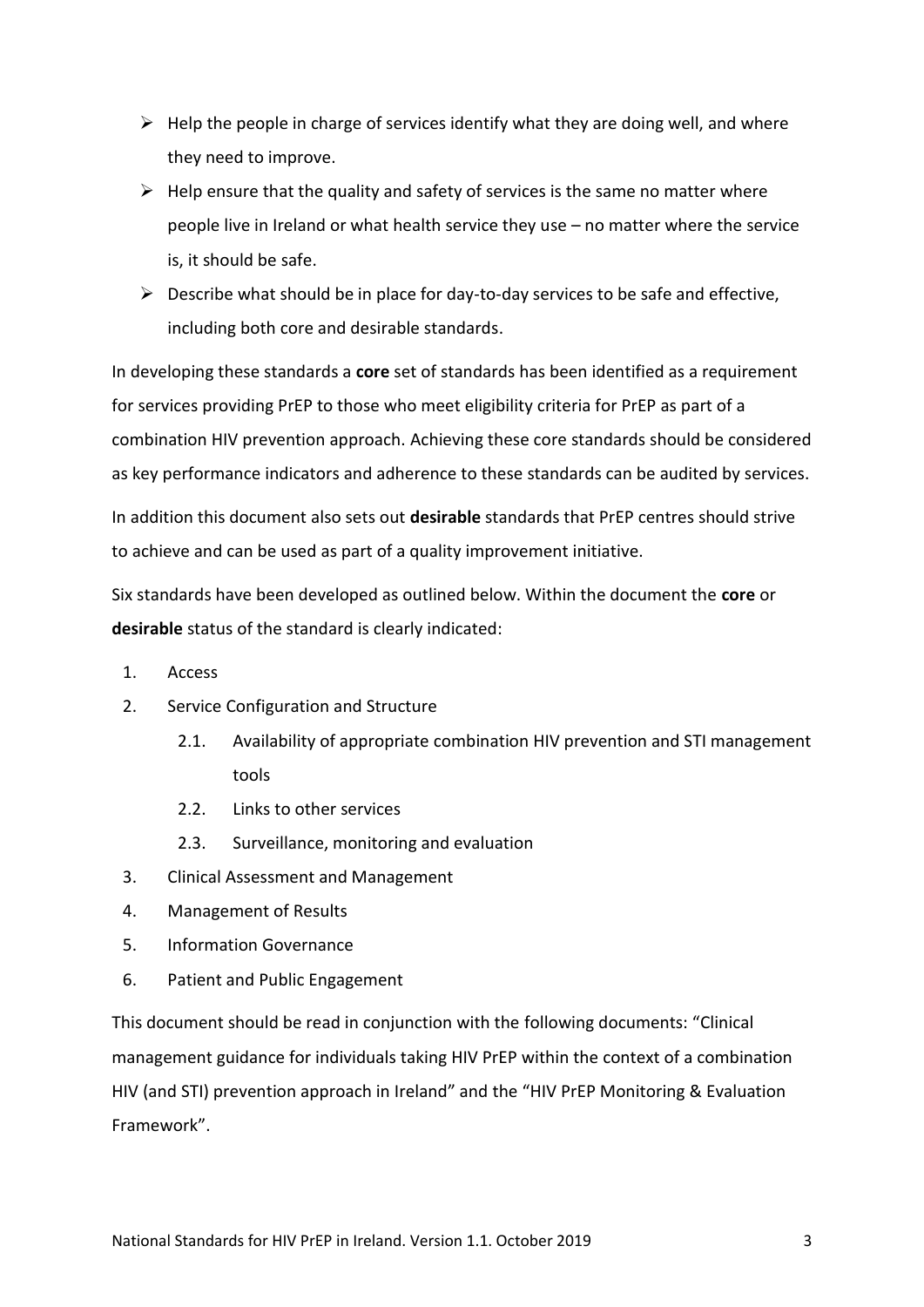These standards are listed for review one year post implementation of PrEP in the HSE. In the interim, urgent changes will be made where required.

The Sexual Health and Crisis Pregnancy Programme has responsibility for arranging,

coordinating and disseminating any changes to these standards to all relevant stakeholders.

Terminology and acronyms used in this document are outlined in **Appendix 1**.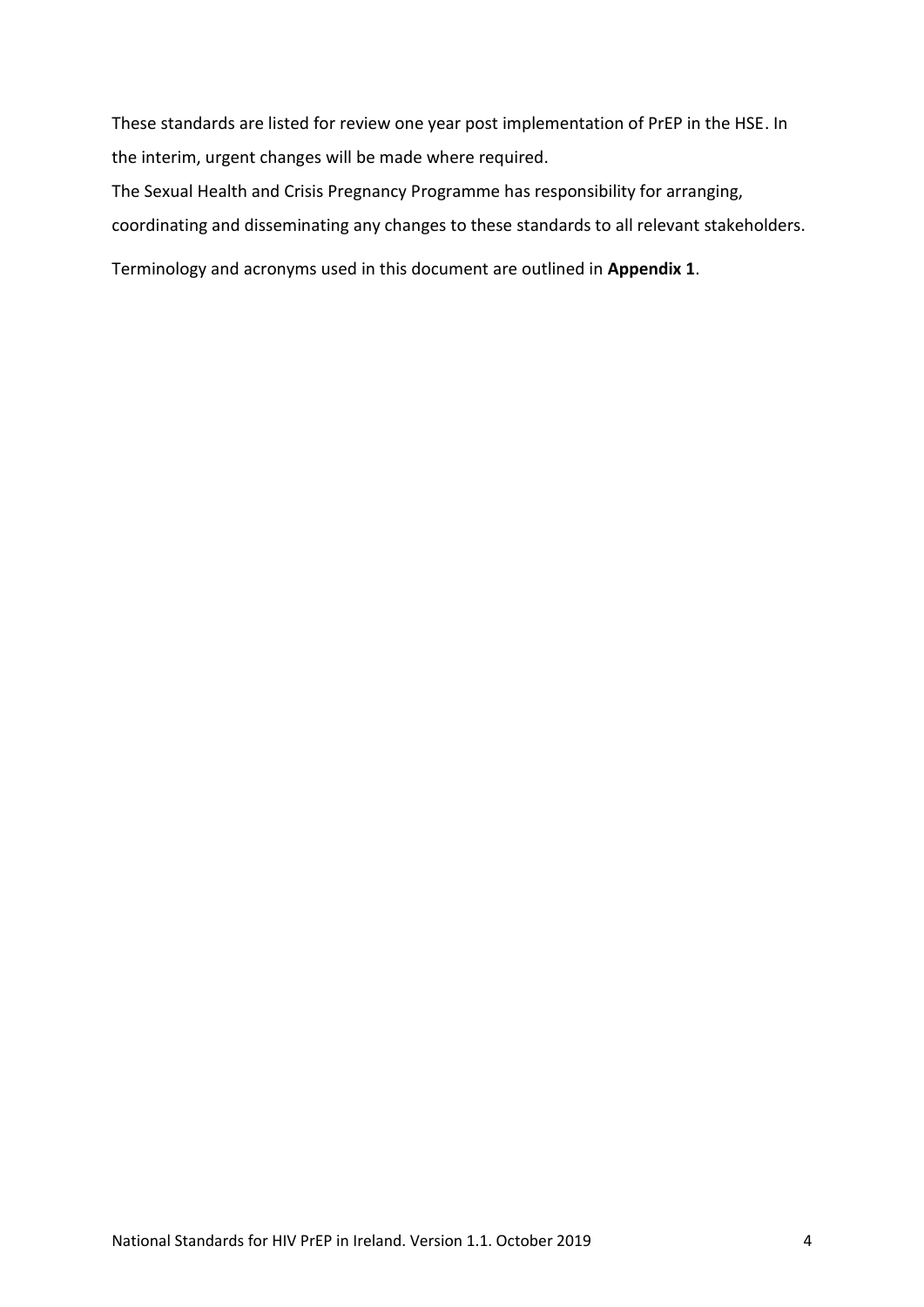# **Standard 1: Access**

# **Quality Statement**

People should be able to self-refer for PrEP assessment.

People referred for PrEP assessment should have access to PrEP services within a reasonable timeframe.

#### **Quality Standards**

It is a **core** requirement that those seeking PrEP be able to do so without a referral letter.

It is **desirable** that those referred for assessment for PrEP be seen (or be issued with an appointment to be seen) within ten working days.

#### **Quality Measures**

Clinic policy that indicates self-referral as an option for access to service

#### *How will this quality measure be assessed?*

Services will be required to demonstrate their access policy in relation to self-referral:

- $\triangleright$  Percentage of those referred for assessment for PrEP that are seen within 10 working days, including
	- o those self-referring for PrEP assessment
	- o those referred from other services for PrEP assessment
- $\triangleright$  Percentage of those issued an appointment for PrEP assessment that attend that appointment

This will be measured through:

- $\triangleright$  Audit of PrFP referrals within services
- $\triangleright$  Audit of PrEP appointment DNA rates
- $\triangleright$  Audit of waiting times to accessing PrEP services.

#### **Service User Information**

People looking to access PrEP services can expect to do so without the need for a referral letter, and expect to be seen or issued an appointment to be seen within a reasonable timeframe. This information should be available to be viewed by the general public, in line with local policy.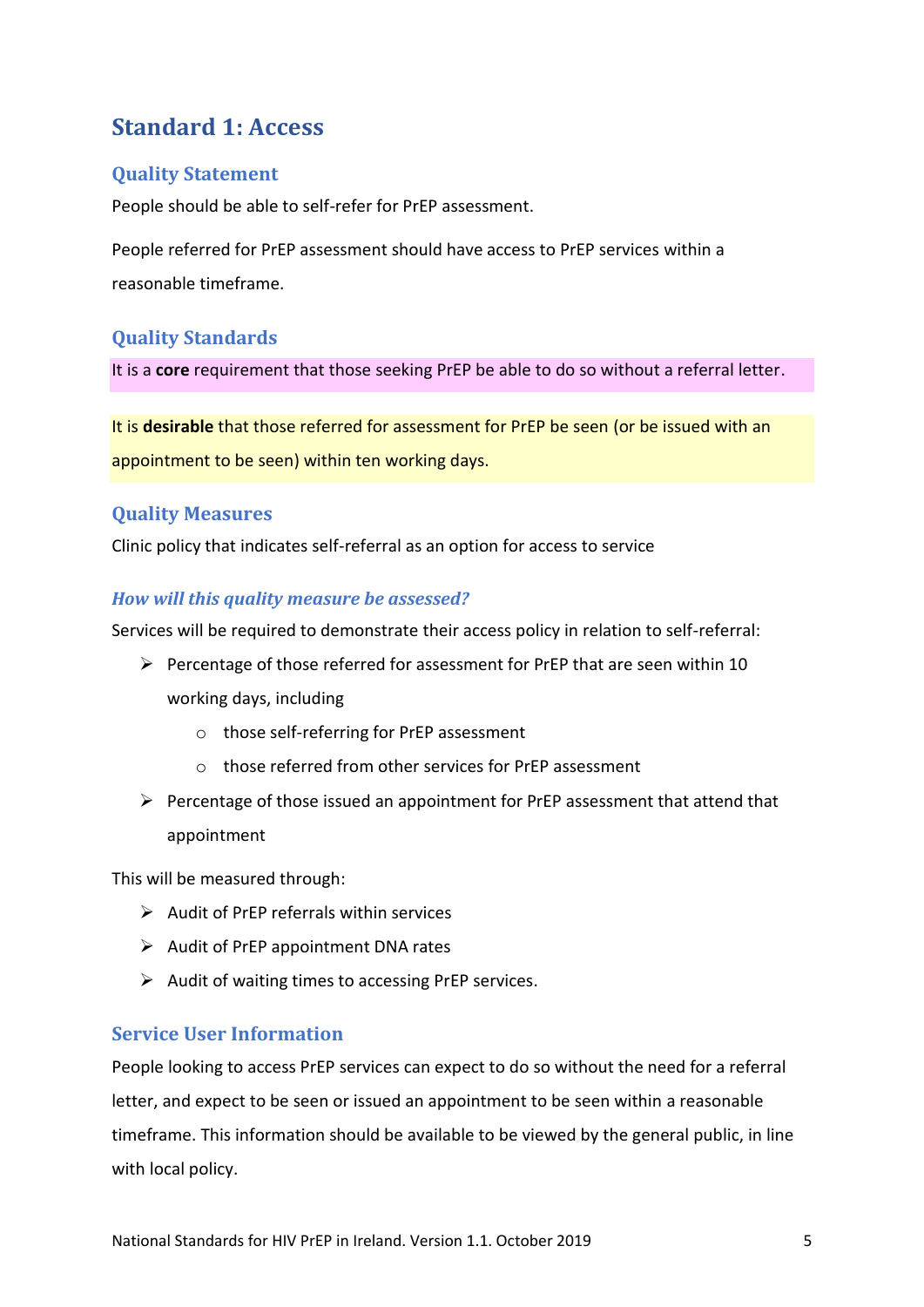# **Standard 2: Service Configuration and Structure**

# **2.1 Availability of appropriate combination HIV prevention and STI management tools**

# **Quality Statement**

Services providing PrEP should be configured in such a way as to provide, or in certain specified circumstances as outlined below, provide access to the full suite of combination HIV (and STI) prevention<sup>3</sup> and STI management to attendees in line with national clinical management protocol for PrEP<sup>4</sup>, specifically:

- Access to condoms<sup>5</sup>
- $\triangleright$  Vaccination against HAV, HBV, HPV in line with national immunisation guidelines<sup>6</sup>, as well as the ability to deliver further vaccinations in the setting of disease outbreaks
- $\triangleright$  HIV testing using accredited diagnostics and laboratories
- $\triangleright$  STI testing using accredited diagnostics and laboratories
- Post-exposure prophylaxis (PEP), in line with the national PEP guidelines<sup>78</sup>
- $\triangleright$  STI treatment within the service<sup>9</sup>
- $\triangleright$  Partner notification
- $\triangleright$  Discussion in relation to safer sex, alcohol and drug use.

 3 HIV and STI prevention among men who have sex with men, ECDC Guidance, 2015, [https://ecdc.europa.eu/sites/portal/files/media/en/publications/Publications/hiv-sti-prevention-among](https://ecdc.europa.eu/sites/portal/files/media/en/publications/Publications/hiv-sti-prevention-among-men-who-have-sex-with-men-guidance.pdf)[men-who-have-sex-with-men-guidance.pdf](https://ecdc.europa.eu/sites/portal/files/media/en/publications/Publications/hiv-sti-prevention-among-men-who-have-sex-with-men-guidance.pdf)

<sup>&</sup>lt;sup>4</sup> Clinical Management Protocol for PrEP in Ireland

<sup>&</sup>lt;sup>5</sup> SHCPP approved PrEP Services can access condoms through SHCPP.

<sup>&</sup>lt;sup>6</sup> HSE Immunisation Guidelines[, http://www.hse.ie/eng/health/Immunisation/hcpinfo/guidelines/](http://www.hse.ie/eng/health/Immunisation/hcpinfo/guidelines/)

 $^7$  Guidelines for the Emergency Management of Injuries and Post-exposure Prophylaxis (PEP) <http://www.hpsc.ie/a-z/EMIToolkit/>

 $^8$  It is recognised that PEP is not currently available through general practice and some other services. Where a service wishes to provide PrEP but does currently have access to PEP, arrangements must be made and available in writing to ensure that a PEP access pathway (NOT limited to an emergency pack through an Emergency Department) within 72 hours following potential exposure to HIV is in place. This pathway should be indicated to individuals accessing PrEP.

<sup>&</sup>lt;sup>9</sup> National guidelines on management of STIs are available here [https://www.hse.ie/eng/services/list/2/gp/antibiotic-prescribing/conditions-and-treatments/genital/genital](https://www.hse.ie/eng/services/list/2/gp/antibiotic-prescribing/conditions-and-treatments/genital/genital-conditions.html)[conditions.html.](https://www.hse.ie/eng/services/list/2/gp/antibiotic-prescribing/conditions-and-treatments/genital/genital-conditions.html) Syphilis should be managed at a specialised STI service and arrangements must be made and available in writing to ensure that a timely syphilis treatment access pathway is in place. This pathway should be indicated to individuals accessing PrEP. It is expected that the majority of chlamydia and gonorrhoea cases in PrEP patients will be managed completely within the PrEP service without a need to refer elsewhere.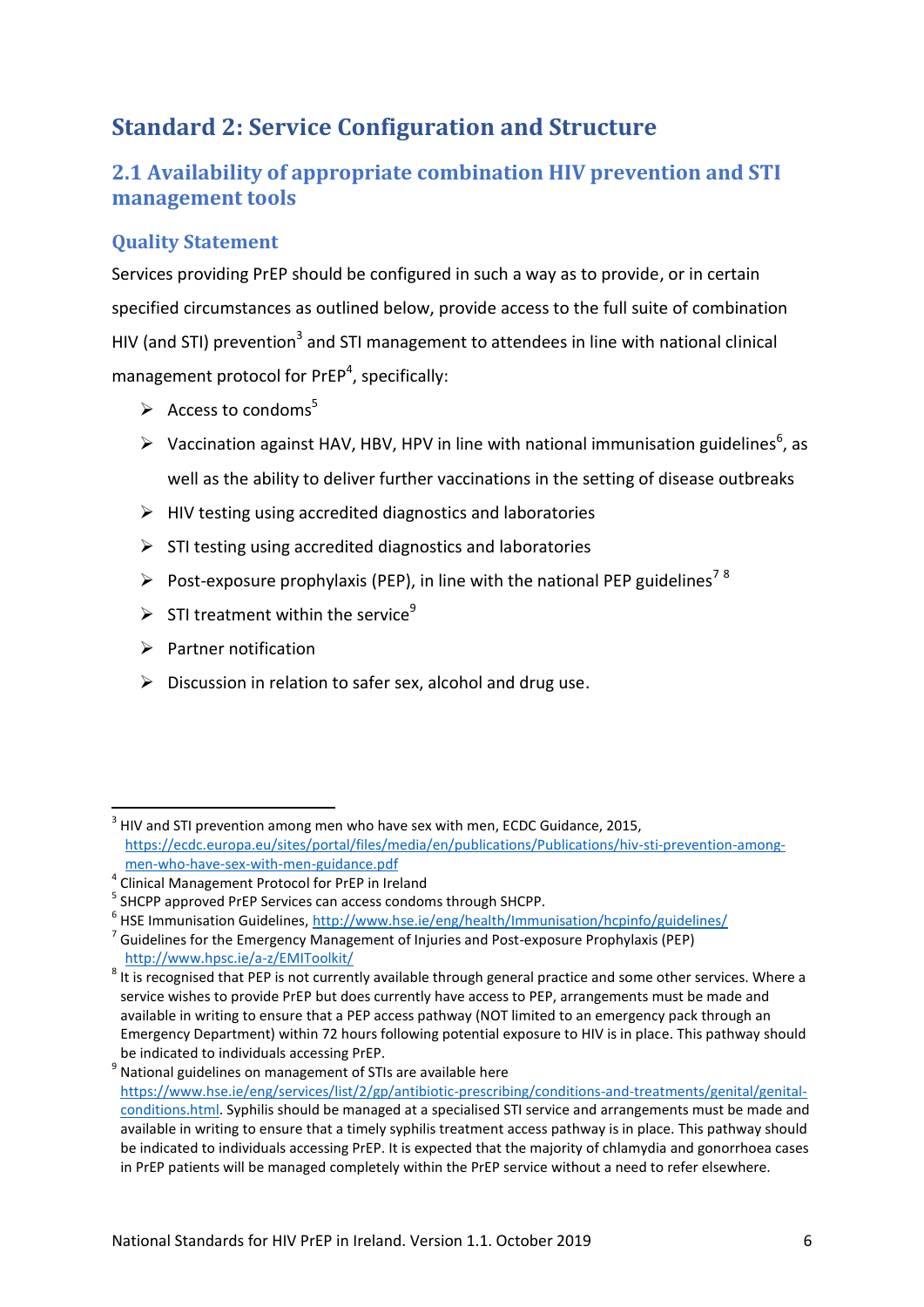#### **Quality Standards**

It is a **core** requirement that services providing PrEP have availability of the full suite of STI and HIV prevention services.

#### **Quality Measures**

Availability of all HIV/STI prevention tools as outlined above.

Availability of agreed access pathway arrangements for PEP and syphilis treatment where these services are not available within the PrEP service.

#### *How will this quality measure be assessed?*

Services will be required to demonstrate availability of the core STI/HIV prevention tools outlined above.

Prior to approval as a PrEP service, there will be a requirement to demonstrate evidence of the agreed access pathway for PEP and syphilis treatment where these services are not available within the PrEP service.

#### **Service User Information**

People attending PrEP services should expect access to a complete suite of HIV prevention and STI management services.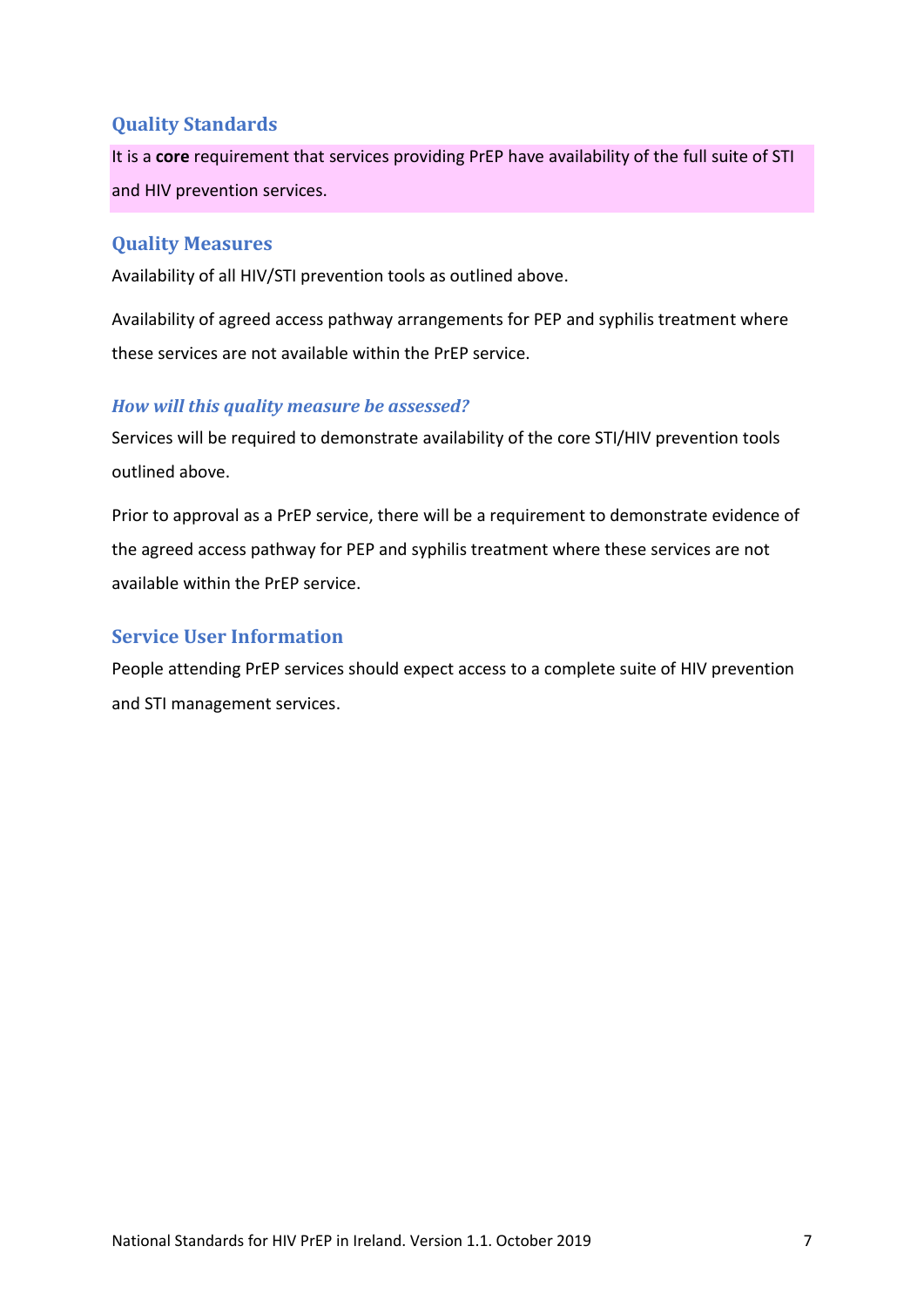# **2.2 Links to other services**

#### **Quality Statement**

Services providing PrEP should be configured in such a way as to ensure that attendees with needs beyond the scope of the service are referred to appropriate services within a reasonable timeframe. These include, but are not limited to, access to PEP, treatment of syphilis, substance abuse services, psychological services, HIV services and urological services.

#### **Quality Standards**

It is a **core** requirement of PrEP services that all attendees with needs beyond the scope of the PrEP service are referred to appropriate services.

#### **Quality Measure**

All services providing PrEP should be able to demonstrate their referral mechanisms and pathways.

#### *How will this quality measure be assessed?*

Services will be required to demonstrate arrangements in place for onward referral where required.

#### **Service User Information**

Attendees of PrEP services can expect to be referred onwards for appropriate care as required.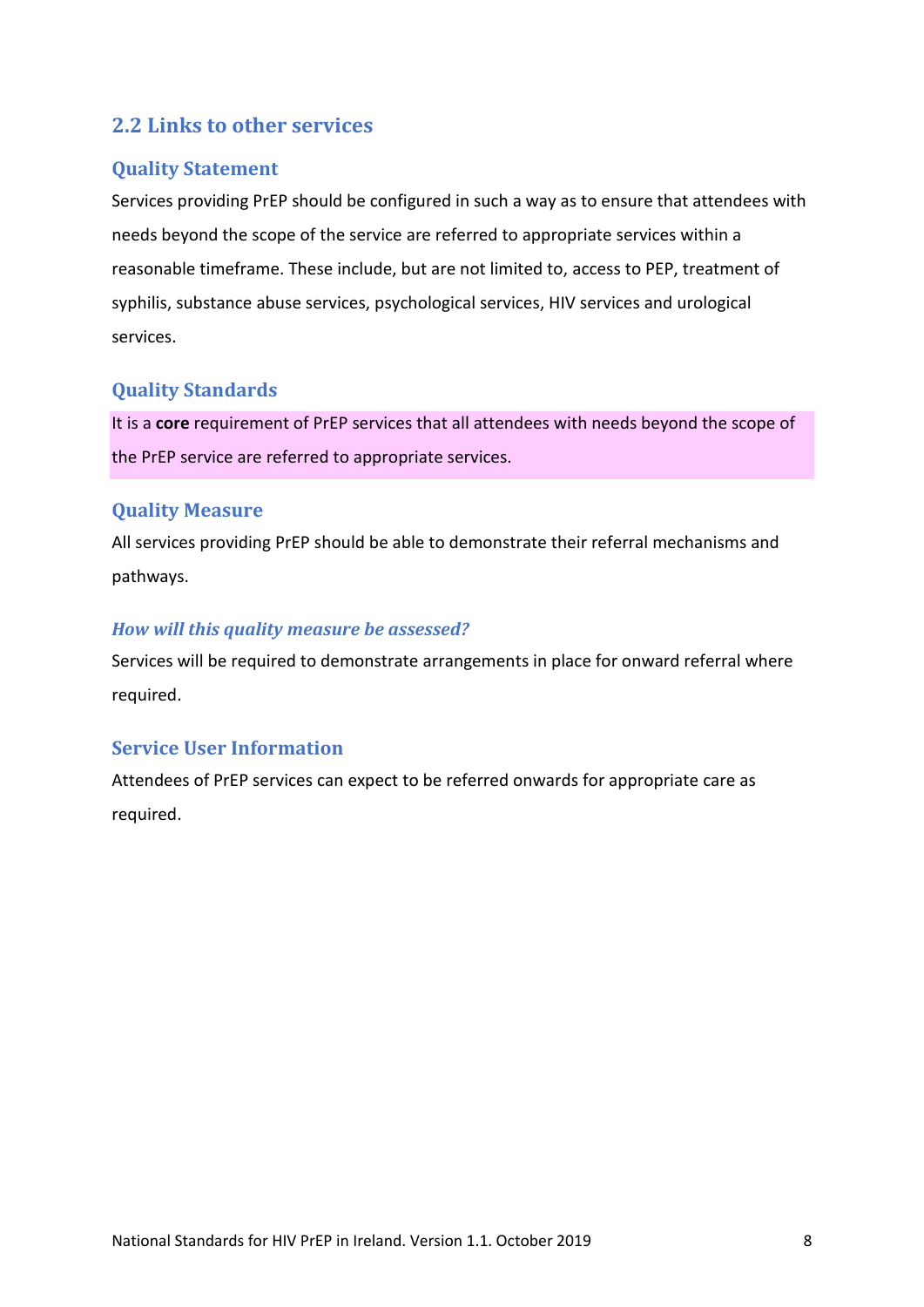# **2.3 Surveillance, monitoring and evaluation**

# **Quality Statement**

Disease Surveillance: In line with Infectious Disease legislation<sup>10</sup> and HPSC notification guidelines<sup>11</sup>, PrEP services should meet all statutory obligations for disease surveillance and ensure that all STI notification is carried out within a reasonable timeframe.

PrEP monitoring and evaluation: Services providing PrEP should be configured in such a way as to ensure that all agreed national monitoring and evaluation requirements for PrEP are carried out within a reasonable timeframe.

#### **Quality Standards**

Disease Surveillance: It is a **core** requirement that all PrEP services meet statutory disease notification and surveillance requirements within a reasonable timeframe.

PrEP monitoring and evaluation: It is a **core** requirement that all PrEP services participate in national monitoring and evaluation requirements for PrEP within a reasonable timeframe.

#### **Quality Measures**

All services providing PrEP should have appropriate arrangements in place for disease surveillance and PrEP monitoring and evaluation.

#### *How will this quality measure be assessed?*

Services will be required to demonstrate the arrangements that are in place for HIV and STI surveillance and PrEP monitoring and evaluation $^{12}$ .

#### **Service User Information**

Service users should be aware of the statutory obligations around disease notification and of the national PrEP monitoring and evaluation framework.

**.** 

<sup>&</sup>lt;sup>10</sup> Infectious Diseases (Amendment) Regulations.

<http://www.irishstatutebook.ie/eli/2015/si/566/made/en/pdf>

<sup>11</sup> Available from<https://www.hpsc.ie/notifiablediseases>

 $12$  See HIV PrEP Monitoring and Evaluation Framework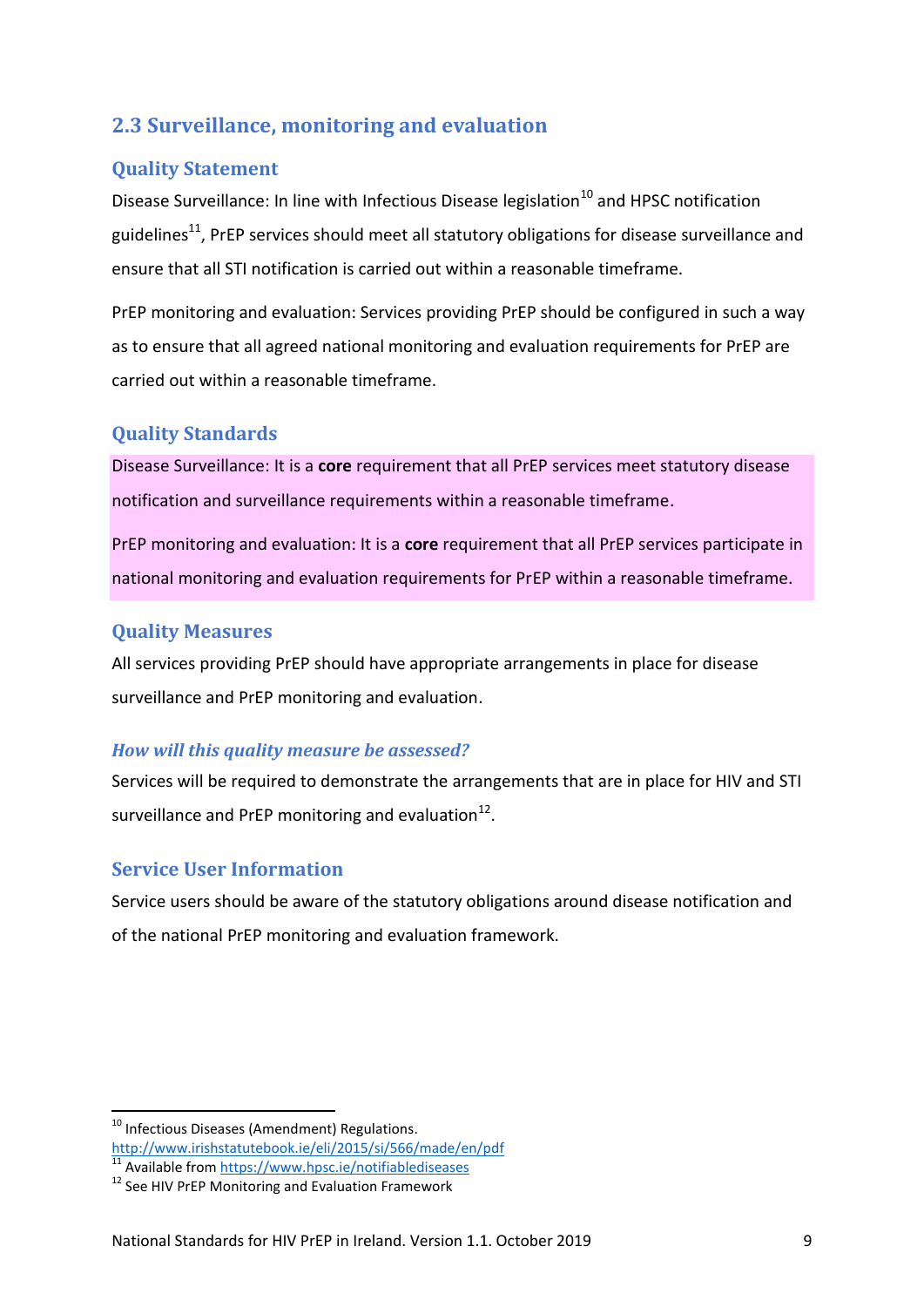# **Standard 3: Clinical Assessment and Management**

#### **Quality Statement**

People being assessed for PrEP or in receipt of PrEP should receive all the required care in the assessment and management of STIs and HIV prevention in a timely manner.

## **Quality Standards**

It is a **core** requirement that all patients receiving PrEP have their eligibility criteria assessed and documented at baseline and at quarterly follow-up.

It is a **core** requirement that all patients receiving PrEP have information regarding their sexual history documented at baseline and at quarterly follow-up.

It is a **core** requirement that all patients receiving PrEP have their HIV negative status confirmed prior to or at time of issue (and where indicated reissued) with PrEP.

It is a **core** requirement that all patients receiving PrEP have appropriate renal monitoring prior to being issued (and where indicated reissued) with PrEP.

It is a **core** requirement that all patients receiving PrEP are contacted regarding the need for treatment of incident STIs within 10 working days of the final result being available.

It is a **core** requirement that all patients receiving PrEP with incident STIs have partner notification undertaken.

It is a **core** requirement that all patients receiving PrEP be offered appropriate vaccination as part of their care.

It is a **core** requirement that all patients receiving PrEP be offered condoms as part of their care.

It is a **core** requirement that all patients receiving PrEP be offered syphilis, chlamydia and gonorrhoea testing at baseline and quarterly follow up.

It is a **core** requirement that all patients receiving PrEP are offered hepatitis C testing in line with national HCV testing guidelines.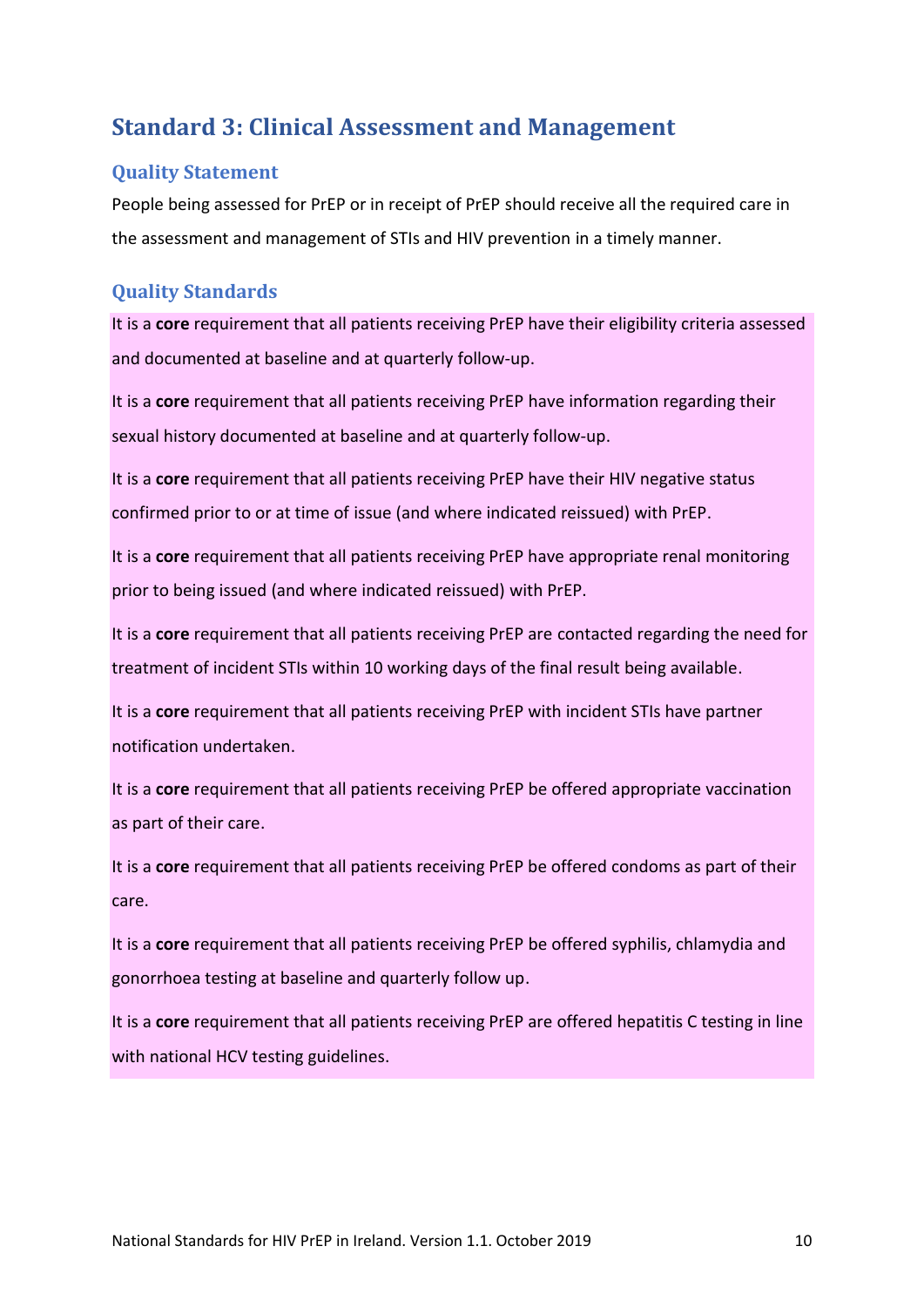#### **Quality Measures**

All patients being assessed for PrEP should have a PrEP assessment completed at baseline and quarterly follow up.

All patients issued with PrEP should have all appropriate STI/HIV prevention and STI treatment offered and documented.

All patients issued with PrEP should have their HIV negative status confirmed prior to or at time of issue of PrEP.

All patients issued with PrEP should have appropriate renal monitoring prior to issue of PrEP.

#### *How will this quality measure be assessed?*

Services will be required to demonstrate how they propose to ensure that all the quality measures outlined above will be met.

Services are encouraged to assess the outcomes in those receiving PrEP in line with the quality measures outline above

#### **Service User Information**

People taking PrEP can expect to be seen at least quarterly for assessment.

At baseline and quarterly follow up attendees can expect to have a full sexual and medical history taken, as well as any necessary examinations.

They can expect that PrEP can only be provided where there is a negative HIV test result and appropriate renal monitoring has been undertaken.

They can expect STI testing at baseline and follow up visits.

They can expect to be contacted regarding incident STIs within 10 working days of the final lab result being available and to be offered appropriate vaccination.

They can expect that PrEP will be provided if indicated and appropriate.

People taking PrEP should ensure that the contact information they provide to PrEP services is accurate.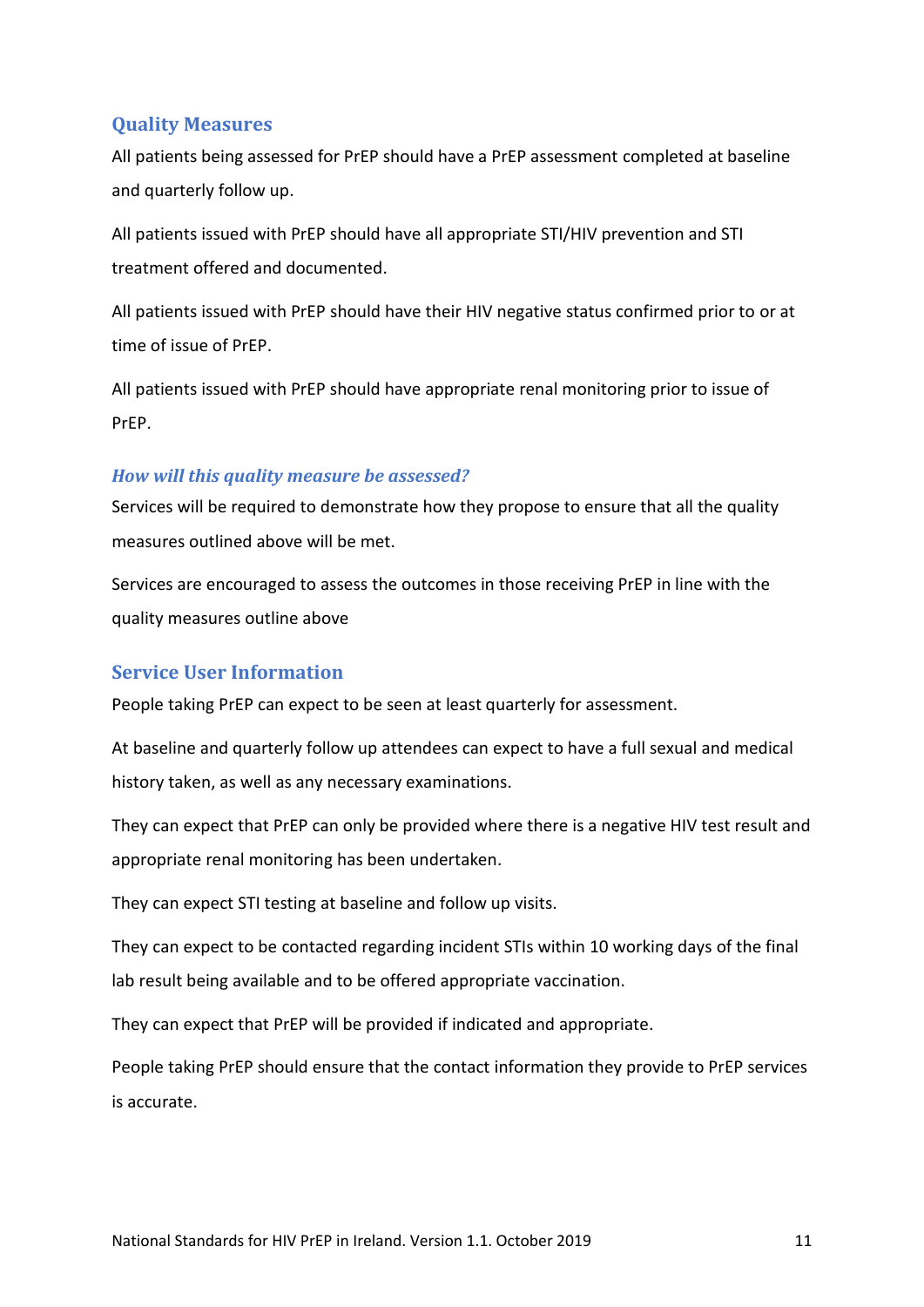# **Standard 4: Management of Results**

## **Quality Statement**

All services providing PrEP should have access to final results of all investigations in a timely manner with robust mechanisms for:

- $\triangleright$  checking results
- $\triangleright$  responding appropriately to positive, abnormal or inconclusive results
- $\triangleright$  informing patients of results (including how many times to contact and by what means) in place for following up PrEP attendees with abnormal, inconclusive results.

## **Quality Standards**

It is a **core** requirement that all PrEP services have mechanisms for managing results in place for checking results and responding appropriately to abnormal or inconclusive results within a reasonable timeframe.

It is a **core** requirement that all people in receipt of PrEP who have abnormal or inconclusive results, have results communicated to them within ten working days of the final result being available.

It is **desirable** and **encouraged** that all results (including negative results) are communicated to people in receipt of PrEP and within a reasonable timeframe.

#### **Quality Measures**

All services providing PrEP should have appropriate arrangements in place for managing results, including arrangements for contacting those on PrEP.

All services providing PrEP should have appropriate arrangements in place to communicate abnormal or inconclusive results to those on PrEP within 10 working days of the final result being available.

It is desirable that services have a mechanism in place for communicating all results to patients and that this is done within a reasonable timeframe.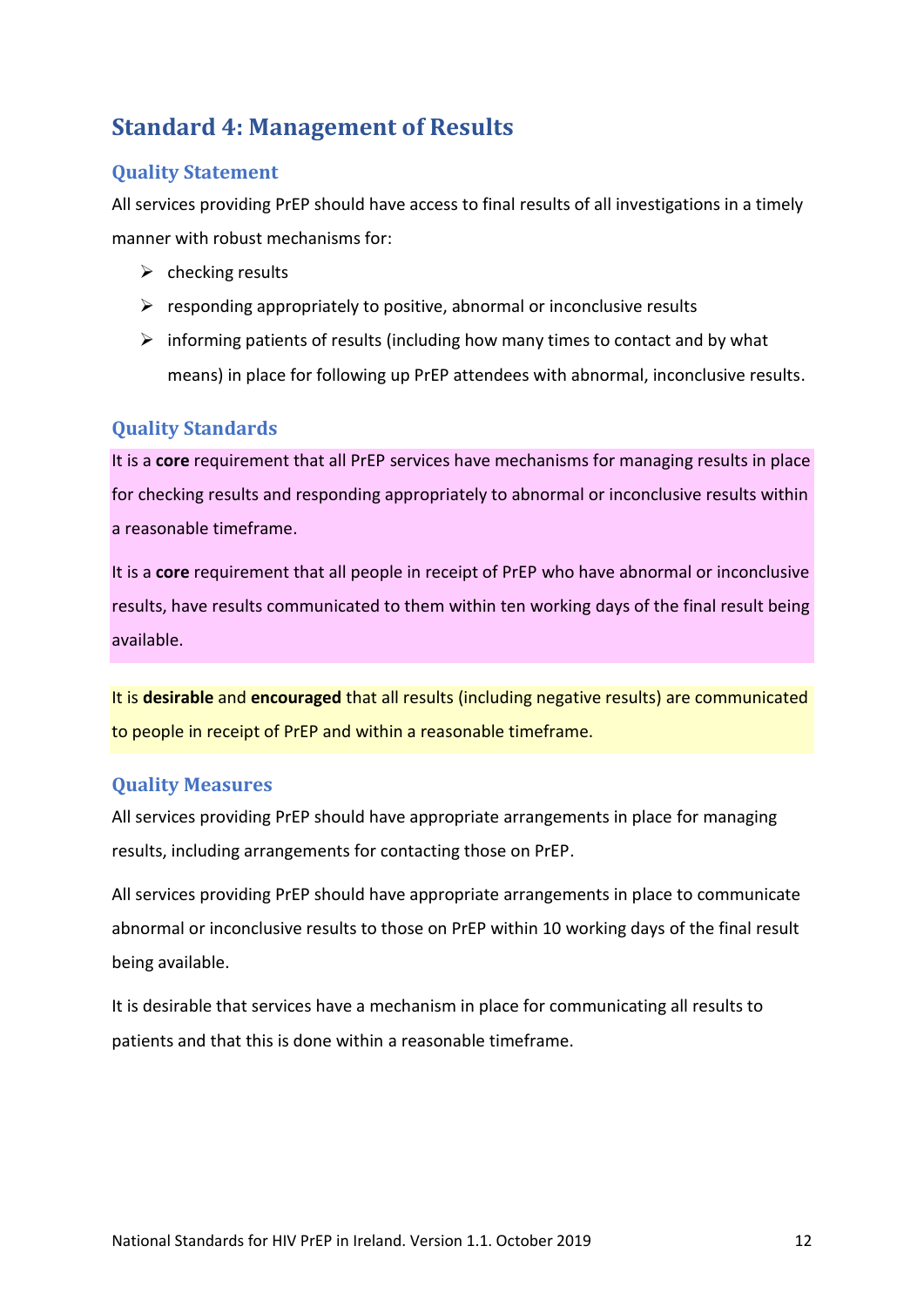#### *How will this quality measure be assessed?*

Services will be required to demonstrate the arrangements that are in place for managing results.

At set up: Services will be required to demonstrate how they will communicate abnormal or inconclusive results to those on PrEP within 10 working days of the final result being available.

On audit: Services will be asked to participate in an audit of time to communication of abnormal or inconclusive results and the proportion that receive results within 10 working days of the final result being available.

#### **Service User Information**

People in receipt of PrEP can expect to receive any abnormal or inconclusive results within 10 working days of the final lab result being available.

People in receipt of PrEP should be aware of how their results will be communicated to them and should ensure that they provide accurate contact details to PrEP services.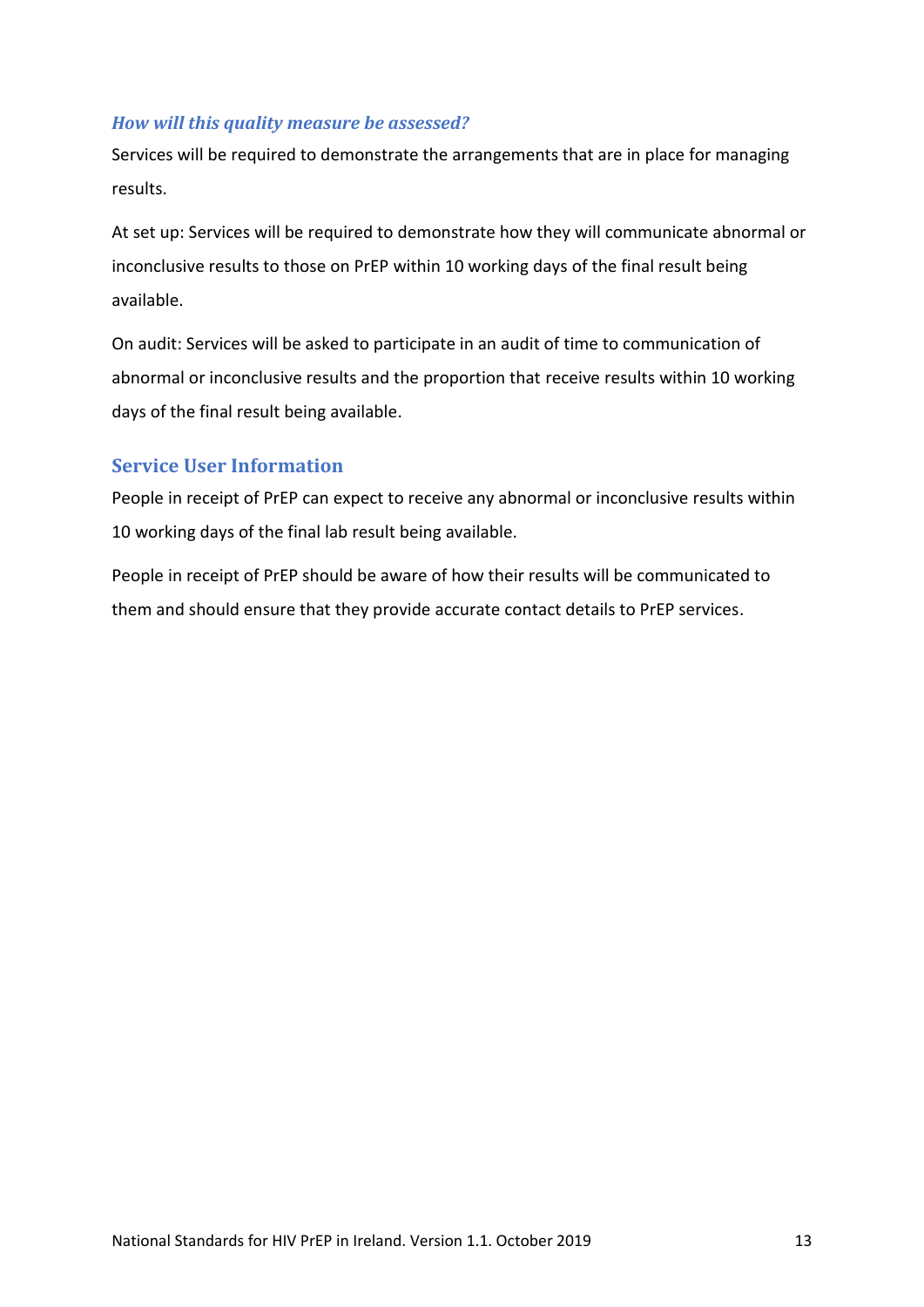# **Standard 5: Information Governance**

# **Quality Statement**

All services providing PrEP must treat patient information in a secure and confidential fashion. Patient information will only be shared with other healthcare professionals for public health purposes or if it is in the best interests of the patient or another party.

## **Quality Standards**

It is a **core** requirement that all PrEP services are compliant with General Data Protection Regulation (GDPR), the Data Protection Acts 1988 to 2018 $^{13}$  and Infectious diseases legislation<sup>14</sup>.

# **Quality Measure**

All services providing PrEP must have appropriate infrastructure in place to ensure that patient information is recorded and stored in line with appropriate legislation.

#### *How will the quality measure be assessed?*

Services will be required to demonstrate the arrangement and infrastructure in place to ensure that they are compliant with GDPR, the Data Protection Acts 1988 to 2018 and Infectious diseases regulations.

# **Service User Information**

1

Attendees of PrEP clinics can expect to have all their data treated in a confidential manner in line with appropriate legislation.

<sup>&</sup>lt;sup>13</sup> Data Protection Act 2018, available at<http://www.irishstatutebook.ie/eli/2018/act/7/enacted/en/html>

<sup>14</sup> Infectious Diseases (Amendment) Regulations <http://www.irishstatutebook.ie/eli/2015/si/566/made/en/pdf>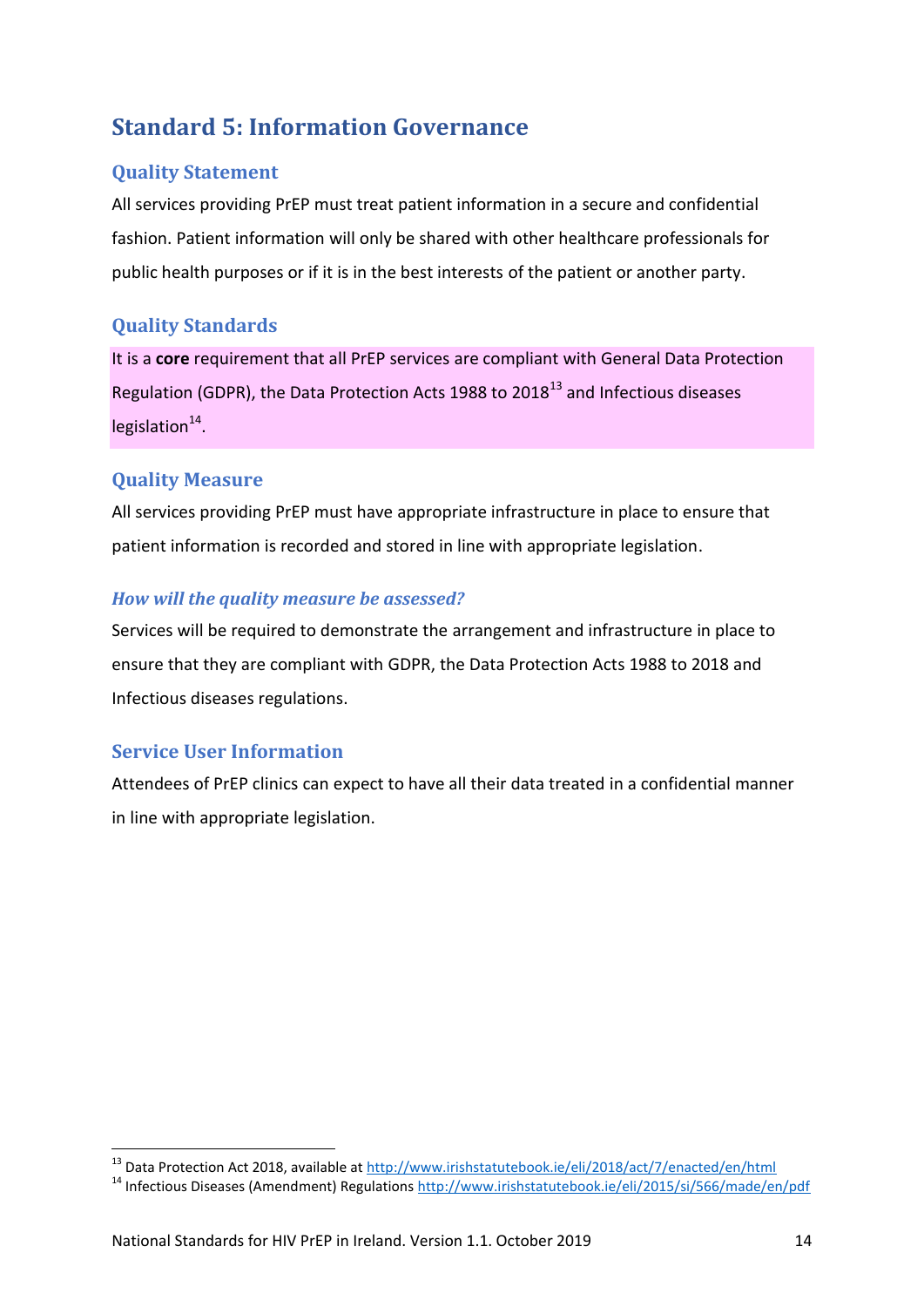# **Standard 6: Patient and Public Engagement (PPE)**

#### **Quality Statement**

People attending PrEP services will have the opportunity to provide feedback regarding the services received, as well as their opinions on alternative mechanisms of care delivery.

## **Quality Standards**

It is a **core** requirement that services providing PrEP have mechanisms for receiving patient and public feedback and suggestions in place.

It is a **core** requirement that services providing PrEP make information on the provision of patient and public feedback available to service users and the public.

It is a **core** requirement that services providing PrEP have mechanisms in place for responding to service user feedback.

It is **desirable** that services providing PrEP undertake service user satisfaction surveys.

#### **Quality Measures**

All services providing PrEP should have mechanisms for providing feedback including information on how to provide feedback available within their service.

#### *How will this quality measure be assessed?*

Services will be required to demonstrate the arrangements that are in place for receiving patient and public feedback and making the information available to service users.

Services will be required to demonstrate the arrangements that are in place for responding to patient and public feedback.

#### **Service User Information**

Attendees of PrEP services should expect the opportunity to provide feedback. People accessing PrEP services should have a clear pathway to make comments or complaints. They should receive feedback, if necessary, regarding any comments or complaints made.